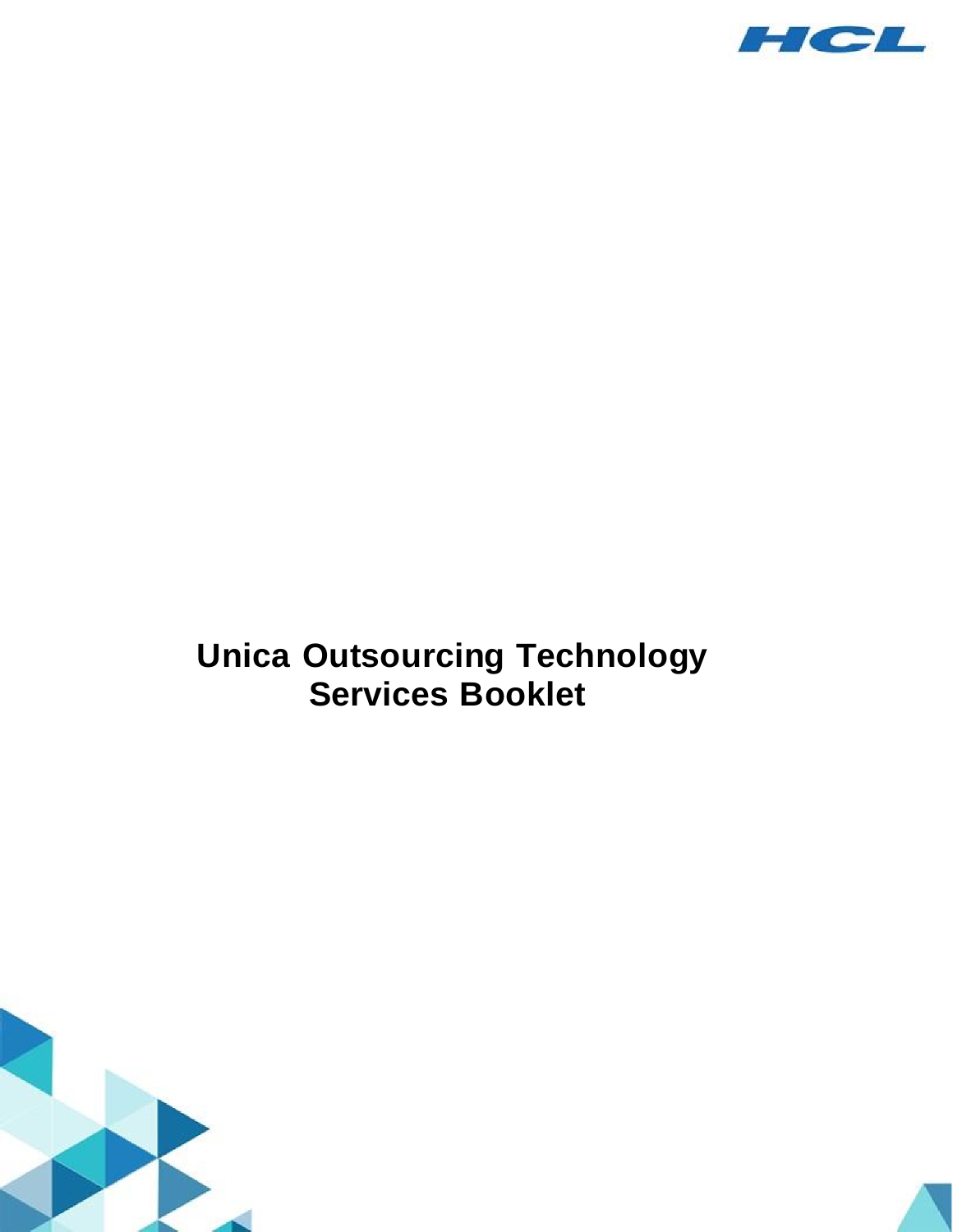## **Table of Contents**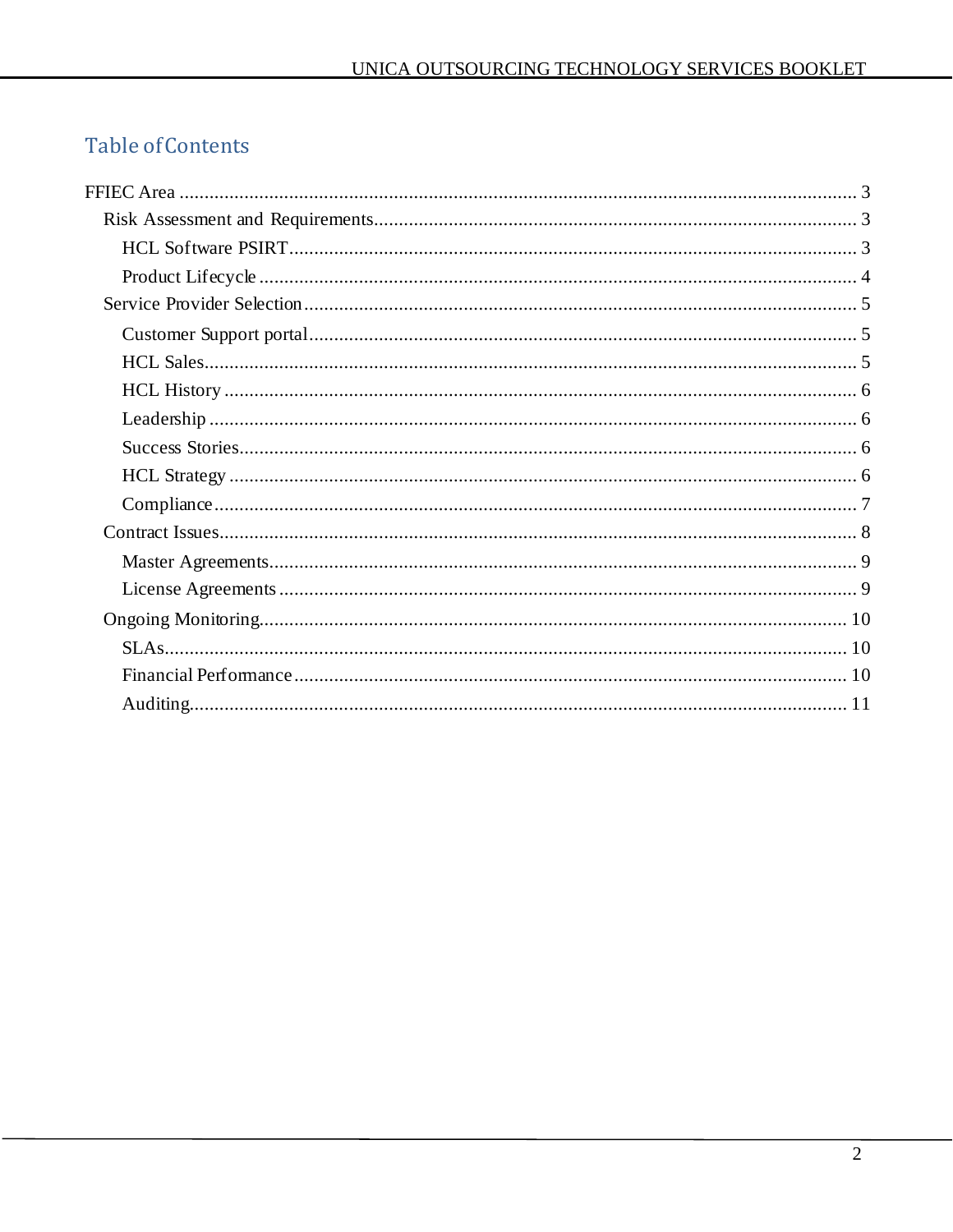| <b>FFIEC</b><br><b>Area</b>                      | <b>FFIEC Reference</b><br>$(\frac{https://ithandbook.ffiec.gov/media/274841}{https://ithandbook.ffiec.gov/media/274841})$<br>ffiec itbooklet outsourcingtechnologyserv<br>ices.pdf)                                                                                                                                                                                                                                                                                                                                                                                                                                                                                                                                                                                                                                                                                                                                                                                                                                                                                                                                                                                                                                                                                                                                                    | <b>Comments</b>                                                                                                                                                                                                                                                                                                                                                                                                                                                                                                                                                                                                                                                                                                                                                                                                                                                                                                                                                                                                                                                                                                                                                                                                                                                                                                                                            | <b>HCL Technologies</b><br><b>Applicable</b><br><b>References</b>                         |
|--------------------------------------------------|----------------------------------------------------------------------------------------------------------------------------------------------------------------------------------------------------------------------------------------------------------------------------------------------------------------------------------------------------------------------------------------------------------------------------------------------------------------------------------------------------------------------------------------------------------------------------------------------------------------------------------------------------------------------------------------------------------------------------------------------------------------------------------------------------------------------------------------------------------------------------------------------------------------------------------------------------------------------------------------------------------------------------------------------------------------------------------------------------------------------------------------------------------------------------------------------------------------------------------------------------------------------------------------------------------------------------------------|------------------------------------------------------------------------------------------------------------------------------------------------------------------------------------------------------------------------------------------------------------------------------------------------------------------------------------------------------------------------------------------------------------------------------------------------------------------------------------------------------------------------------------------------------------------------------------------------------------------------------------------------------------------------------------------------------------------------------------------------------------------------------------------------------------------------------------------------------------------------------------------------------------------------------------------------------------------------------------------------------------------------------------------------------------------------------------------------------------------------------------------------------------------------------------------------------------------------------------------------------------------------------------------------------------------------------------------------------------|-------------------------------------------------------------------------------------------|
| <b>Risk</b><br>Assessment<br>and<br>Requirements | Quantity of Risk Considerations: The<br>quantity of risk associated with an<br>outsourced IT service is subject to the<br>function outsourced, the service<br>provider, and the technology used by<br>the service provider. Management must<br>consider the following factors in<br>evaluating the quantity of risk at the<br>inception of an outsourcing decision.<br>• Risks pertaining to the function<br>outsourced include.<br>o Sensitivity of data accessed,<br>protected, or controlled by the<br>service provider;<br>o Volume of transactions; and<br>o Criticality to the financial<br>institution's business.<br>• Risks pertaining to the service<br>provider include:<br>o Strength of financial condition;<br>o Turnover of management and<br>employees;<br>o Ability to maintain business<br>continuity;<br>o Ability to provide accurate,<br>relevant, and timely Management<br>Information Systems (MIS);<br>o Experience with the function<br>outsourced;<br>o Reliance on subcontractors;<br>o Location, particularly if cross-border<br>(See Appendix C, Foreign-Based<br>Third Party Service Providers); and<br>o Redundancy and reliability of<br>communication lines.<br>• Risks pertaining to the technology<br>used include:<br>o Reliability;<br>o Security; and<br>o Scalability to accommodate<br>growth. | Risks pertaining to the function<br>outsourced and technology used: HCL<br>Software provides development and<br>maintenance services for Unica<br>Campaign software. HCL Software is<br>committed to the safety and security<br>of HCL Software offerings. The HCL<br>Software Product Security Incident<br>Response Team (PSIRT) manages the<br>receipt, analysis, and remediation of<br>validated security vulnerabilities<br>related to HCL products and services.<br>Please visit HCL Software PSIRT site for<br>information on policy and process for<br>handling securityvulnerabilities.<br>Risks pertaining to the service provider:<br>As HCL is operating in various<br>countries, HCL established a<br>comprehensive framework to track<br>regulatory compliances globally for<br>risks related to information security,<br>privacy, business continuity, third party<br>engagements and operational<br>activities. It is designed to avoid<br>violation of laws and regulations, and<br>also to protect the Company's<br>reputation, employees and clients.<br>Assessments are carried out and<br>detailed checklists are maintained to<br>ensure compliance. In addition to this,<br>quarterly compliance certificates are<br>presented to the Board of Directors by<br>the respective functions with<br>responsibility for such compliances. | <b>HCL Software PSIRT</b><br>https://www.hcltechs<br>w.com/wps/portal/res<br>ources/psirt |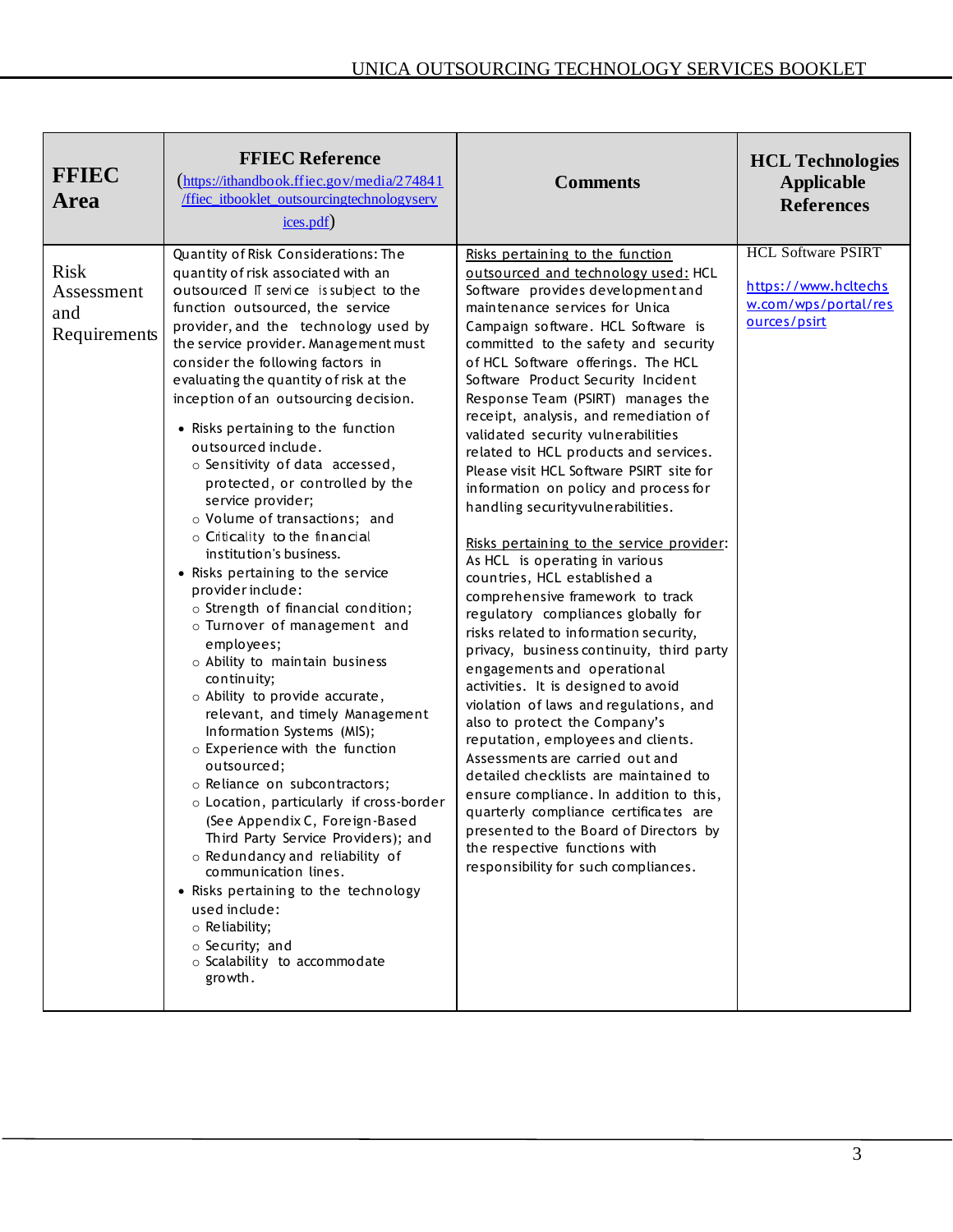| <b>FFIEC</b><br><b>Area</b> | <b>FFIEC Reference</b><br>$(\frac{https://ithandbook.ffiec.gov/media/274841}{https://ithandbook.ffiec.gov/media/274841})$<br><b>ffiec</b> itbooklet outsourcingtechnologyserv<br>$i$ ces.pdf)                                                                                                                                                                                                                                                                                                                                                                                                                                                                                                       | <b>Comments</b>                                                                                                                                                                                                                                                                                                                                                                                                                                      | <b>HCL Technologies</b><br><b>Applicable</b><br><b>References</b>                                                                                                                                                                                                   |
|-----------------------------|-----------------------------------------------------------------------------------------------------------------------------------------------------------------------------------------------------------------------------------------------------------------------------------------------------------------------------------------------------------------------------------------------------------------------------------------------------------------------------------------------------------------------------------------------------------------------------------------------------------------------------------------------------------------------------------------------------|------------------------------------------------------------------------------------------------------------------------------------------------------------------------------------------------------------------------------------------------------------------------------------------------------------------------------------------------------------------------------------------------------------------------------------------------------|---------------------------------------------------------------------------------------------------------------------------------------------------------------------------------------------------------------------------------------------------------------------|
|                             | Requirements Definition: The definition<br>of business requirements sets the stage<br>for all outsourcing actions and forms the<br>basis for subsequent management of<br>the outsourced activity. The<br>requirements are developed through a<br>process that identifies the functions or<br>activities to be outsourced, assesses the<br>risk of outsourcing those functions or<br>activities, and establishes a baseline<br>from which appropriate control<br>measures can be identified. These<br>requirements provide a basis for an<br>understanding between the financial<br>institution and the service provider as to<br>what the risks are and how they will be<br>managed and controlled. | HCL Software releases products with<br>defined lifecycle policies for software<br>support and servicing. Customers may<br>effectively plan their software<br>investment without any gaps in<br>support. HCL Software customers can<br>track how long their version and<br>release of a particular HCL Software<br>product will be supported on Product<br>Lifecycle page.<br>For a list of customer responsibilities,<br>refer to HCL Support Guide. | Product Lifecycle<br>https://www.hcltechs<br>w.com/resources/prod<br>uct-release/search<br>Customer<br>Responsibilities<br>https://support.hcltech<br>sw.com/csm?id=kb ar<br>ticle&sysparm_article=<br>KB0010420&sys_kb_id=<br>Odd81ead1be0e014be<br>ab64e6ec4bcba3 |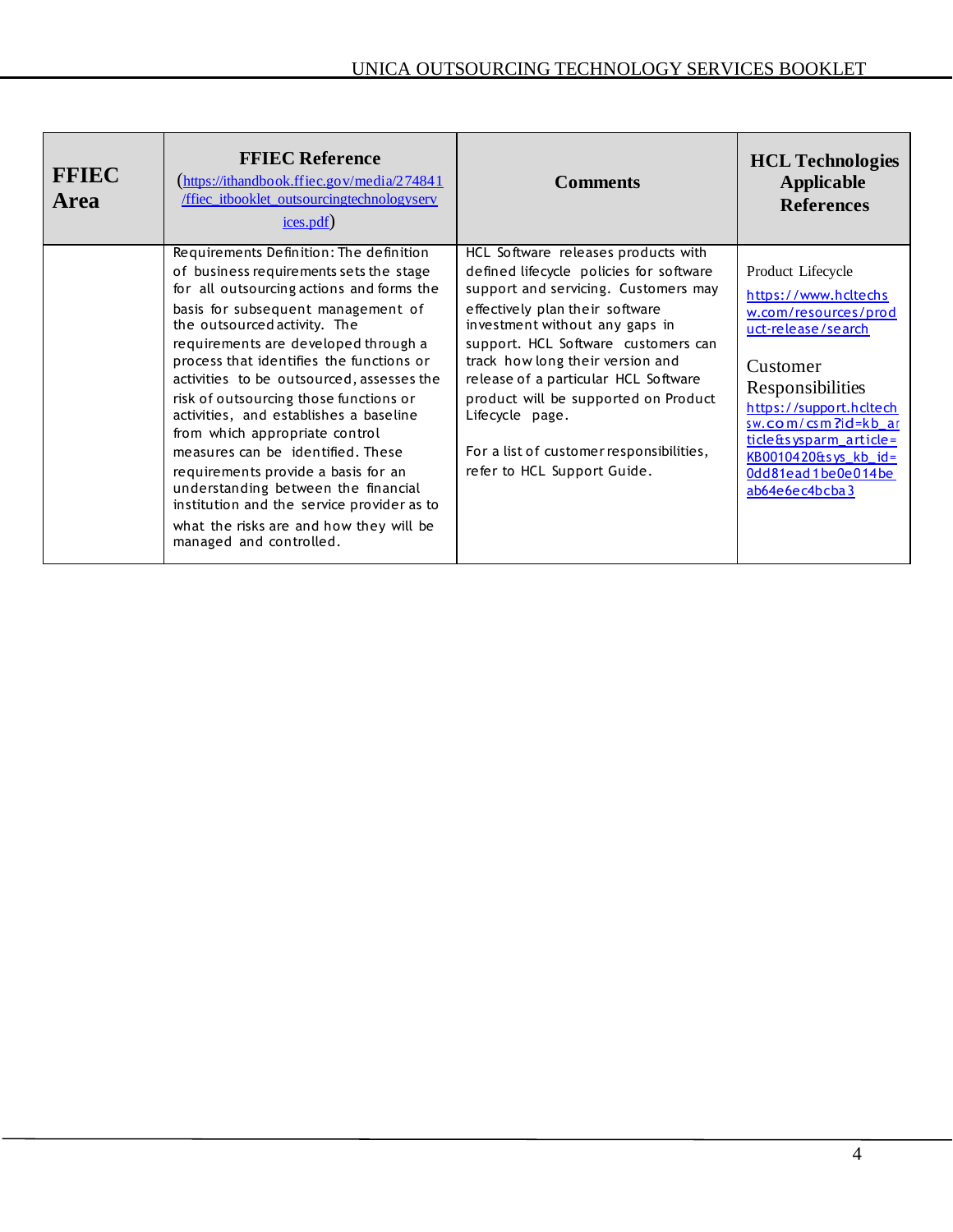| <b>FFIEC</b><br>Area             | <b>FFIEC Reference</b><br>$(\frac{https://ithandbook.ffiec.gov/media/274841}{https://ithandbook.ffiec.gov/media/274841})$<br>/ffiec itbooklet outsourcingtechnologyserv<br>ices.pdf)                                                                                                                                                                                                                                                                                                                                                                                                                                                                                                              | <b>Comments</b>                                                                                                                                                                                                                                                                                                                                                                                                                                                                                                                                                                                                                                                                                                                                                                                                                                                                                              | <b>HCL Technologies</b><br><b>Applicable</b><br><b>References</b>                                                                                                                                                                                                                                                                                                                                                                                                                                                                                                                                                                                                                                                                                                                                                                                                       |
|----------------------------------|---------------------------------------------------------------------------------------------------------------------------------------------------------------------------------------------------------------------------------------------------------------------------------------------------------------------------------------------------------------------------------------------------------------------------------------------------------------------------------------------------------------------------------------------------------------------------------------------------------------------------------------------------------------------------------------------------|--------------------------------------------------------------------------------------------------------------------------------------------------------------------------------------------------------------------------------------------------------------------------------------------------------------------------------------------------------------------------------------------------------------------------------------------------------------------------------------------------------------------------------------------------------------------------------------------------------------------------------------------------------------------------------------------------------------------------------------------------------------------------------------------------------------------------------------------------------------------------------------------------------------|-------------------------------------------------------------------------------------------------------------------------------------------------------------------------------------------------------------------------------------------------------------------------------------------------------------------------------------------------------------------------------------------------------------------------------------------------------------------------------------------------------------------------------------------------------------------------------------------------------------------------------------------------------------------------------------------------------------------------------------------------------------------------------------------------------------------------------------------------------------------------|
| Service<br>Provider<br>Selection | Request for Proposal: A financial<br>institution must generate the RFP from<br>the information developed during the<br>requirements definition phase. While the<br>level of detail may vary for any<br>particular procurement, the RFP must<br>describe the institution's objectives; the<br>scope and nature of the work to be<br>performed; the expected production<br>service levels, delivery timelines,<br>measurement requirements, and control<br>measures; and the financial institution's<br>policies for security, business continuity,<br>and change control. It also requests<br>responses addressing those<br>requirements as well as the fees each<br>service provider will charge. | HCL has completed the acquisition of<br>selected IBM software products<br>including Unica Campaign. All<br>customers with active IBM Enterprise<br>License Agreement (ELA) contracts will<br>be retained by IBM for the duration of<br>the contract. Customers will contact<br>HCL for support. HCL Software will work<br>with customers to renew existing<br>support in order to ensure there is no<br>lapse in support.<br>IBM will no longer be able to provide<br>the product licenses or pricing quotes<br>for these products. Connect with HCL<br>through Customer Support Portal or<br>write directly to software-<br>info@hcl.com. Going forward, the<br>acquired products will only be sold by<br>HCL Software and authorized HCL<br>Software resellers. New orders will be<br>done by contacting HCL sales. You<br>can get started as a customer with<br>HCL Software through the Welcome<br>Page. | <b>Customer Support Portal</b><br>https://support.hcltechsw<br>com/cm<br><b>HCL Sales</b><br>https://www.hcltechs<br>w.com/wps/portal/ab<br>out/fags/lut/p/z1/04 Sj<br>9CPykssy0xPLMnMz0v<br>MAfljo8zi_QO8n Q0Mn<br>QOCDFwMLAwCHV2C<br>PV1dnA1dPM30w Eq8<br>DbWyJJv4VikAtQgae7<br>ZbCvu5GBiSlx-<br>g1wAEcDEu3HVBCF3<br>hw_Si8VoBCAFUBFi8Ss<br>gQgNzQ0NMlg09NRUR<br>EABOrbe g!!/?1dmy&ur<br>ile=wcm%3apath%3a/<br>wps/wcm/connect/hc<br>t+software+content/co<br>ntactus<br>Welcome<br>https://www.hcltechs<br>w.com/wps/portal/ab<br>out/fags/lut/p/z1/04_Sj<br>9CPykssy0xPLMnMz0v<br>MAfljo8zi_QO8n Q0Mn<br>OOCDFWMLAWCHV2C<br>PV1dnA1dPM30w_Eq8<br>DbWyJJv4VjkAtQgae7<br>ZbCvu5GBiSlx-<br>g1wAEcDEu3HVBCF3<br>hw_Si8VoBCAFUBFi8Ss<br>gQgNzQ0NMlg09NRUR<br>EABOrbe g!!/?1dmy&ur<br>ile=wcm%3apath%3a/<br>wps/wcm/connect/hc<br>t+software+content/a<br>bouthcl/welcome |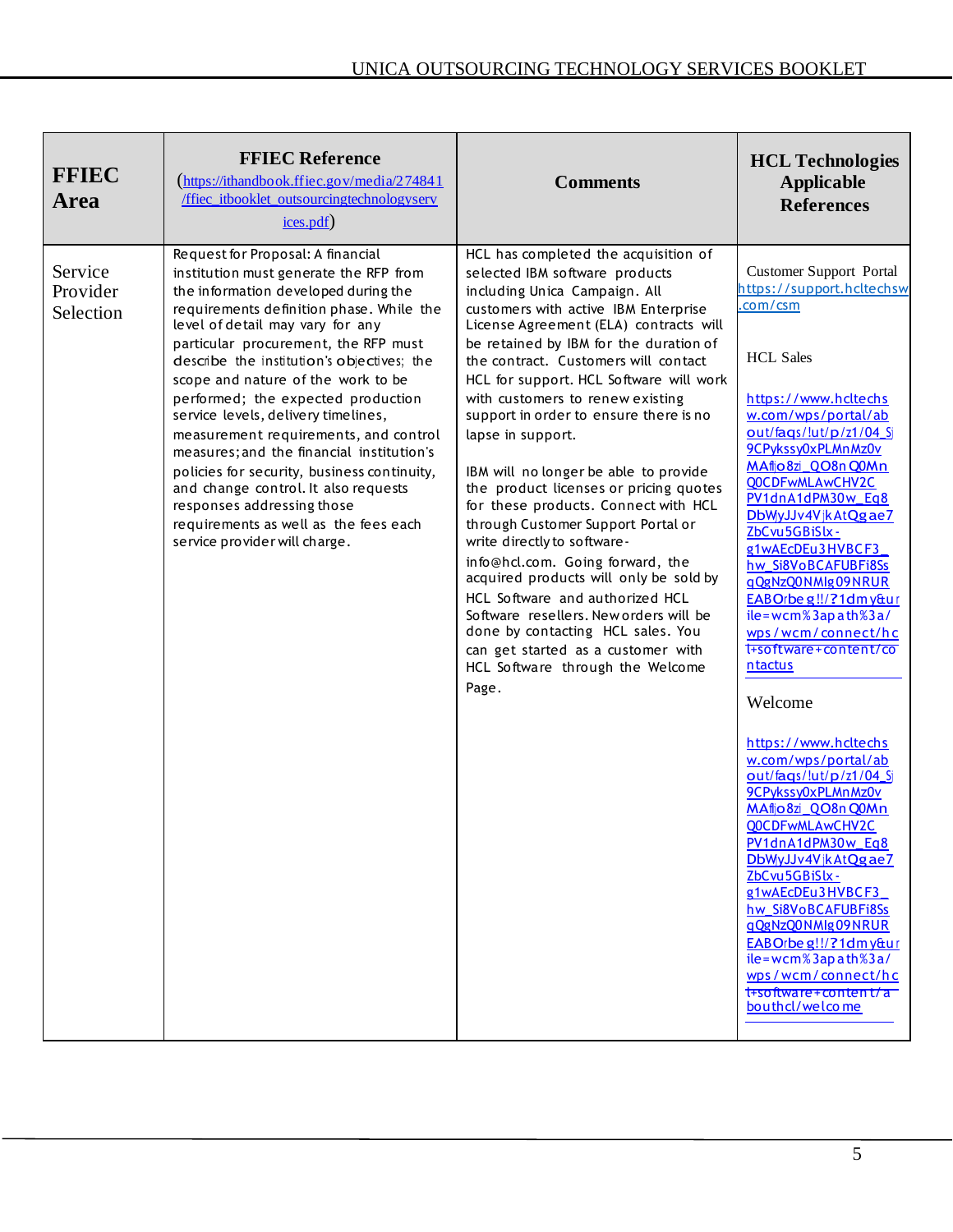| <b>FFIEC</b><br><b>Area</b> | <b>FFIEC Reference</b><br>$(\frac{https://ithandbook.ffiec.gov/media/274841}{https://ithandbook.ffiec.gov/media/274841})$<br>ffiec itbooklet outsourcingtechnologyserv<br>ices.pdf)                                                                                                                                    | <b>Comments</b>                                                                                                                                                                                                                                                                                                                         | <b>HCL Technologies</b><br>Applicable<br><b>References</b>                                                                                            |
|-----------------------------|------------------------------------------------------------------------------------------------------------------------------------------------------------------------------------------------------------------------------------------------------------------------------------------------------------------------|-----------------------------------------------------------------------------------------------------------------------------------------------------------------------------------------------------------------------------------------------------------------------------------------------------------------------------------------|-------------------------------------------------------------------------------------------------------------------------------------------------------|
|                             | Due Diligence: A financial institution<br>must perform due diligence on the<br>service provider's response to an RFP as<br>well as the service provider itself. Due<br>diligence must serve as a verification<br>and analysis tool, providing assurance<br>that the service provider meets the<br>institution's needs. | Existence and corporate history: HCL<br>Software is a division of HCL<br>Technologies (HCL) that operates its<br>primary software business. You can<br>learn more about HCL Technologies<br>on About Us page.                                                                                                                           | <b>HCL History</b><br>https://www.hcltech.c<br>om/about-us                                                                                            |
|                             |                                                                                                                                                                                                                                                                                                                        | Qualifications, backgrounds, and<br>reputations of company principals,<br>including criminal background checks<br>where appropriate: Refer to<br>leadership team information on About<br>Us page.                                                                                                                                       | Leadership<br>https://www.hcltech.c<br>om/about-us                                                                                                    |
|                             |                                                                                                                                                                                                                                                                                                                        | Other companies using similar services<br>from the provider that may be<br>contacted for reference: To learn how<br>HCL Software products have helped<br>solve client challenges, you can visit<br>Success Stories page. This page allows<br>you to filter by products.                                                                 | <b>Success Stories</b><br>https://www.hcltechs<br>w.com/resources/stori<br>es/list                                                                    |
|                             |                                                                                                                                                                                                                                                                                                                        | Financial status, including reviews of<br>audited financial statements: You can<br>monitor HCL Technologies'<br>performance on a quarterly basis,<br>including audited financial results.                                                                                                                                               | <b>HCL</b> Strategy<br>https://www.hcltech.c<br>om/investors/results-<br>reports                                                                      |
|                             |                                                                                                                                                                                                                                                                                                                        | Strategy and reputation: Learn more<br>about HCL's Mode 1-2-3 Strategy and<br>Achievements on About Us page.                                                                                                                                                                                                                            | https://www.hcltech.c<br>om/about-us                                                                                                                  |
|                             |                                                                                                                                                                                                                                                                                                                        | Service delivery capability, status, and<br>effectiveness: Unica Campaign is the<br>advanced campaign management<br>solution that allows you to design and<br>manage marketing campaigns. For<br>information about initial and ongoing<br>configuration and administration, see<br>the Installation Guides and<br>Administrator Guides. | Installation Guides and<br>Administrator Guides<br>https://help.hcltechsw.<br>com/unica/Campaign<br>/en/12.1.0/index.html<br>Product<br>Documentation |
|                             |                                                                                                                                                                                                                                                                                                                        | New features, changes, fixed defects,<br>and known issues are included in<br>Release Notes. To learn more, refer to<br>the Unica Product Documentation.                                                                                                                                                                                 | http://doc.unica.com/<br>products/index.php?s                                                                                                         |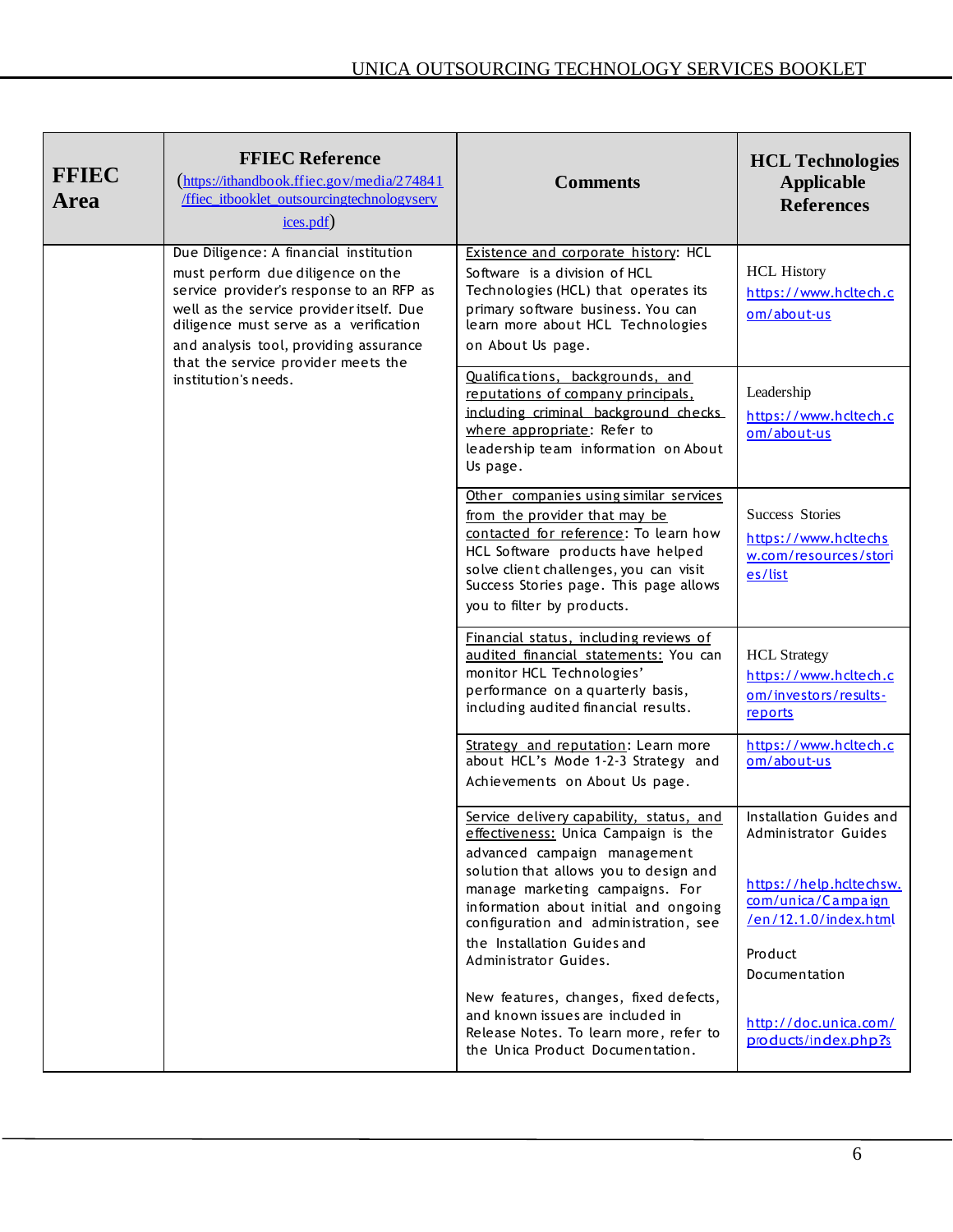| <b>FFIEC</b><br><b>Area</b> | <b>FFIEC Reference</b><br>(https://ithandbook.ffiec.gov/media/274841<br>/ffiec itbooklet outsourcingtechnologyserv<br>ices.pdf) | <b>Comments</b>                                                                                                                                                                                                                                                                                                            | <b>HCL Technologies</b><br><b>Applicable</b><br><b>References</b>       |
|-----------------------------|---------------------------------------------------------------------------------------------------------------------------------|----------------------------------------------------------------------------------------------------------------------------------------------------------------------------------------------------------------------------------------------------------------------------------------------------------------------------|-------------------------------------------------------------------------|
|                             |                                                                                                                                 | Technology and systems architecture:<br>Unica Product Documentation<br>includes Recommended Software<br>Environments and Minimum System<br>Requirements.                                                                                                                                                                   | howFolder=RW50ZXJw<br>$cmIzZQ ==$                                       |
|                             |                                                                                                                                 | Internal controls environment, security<br>history, and audit coverage: HCL is<br>committed to delivering secure<br>environments. One of the key external<br>measures is the achievement of<br>compliance certifications.                                                                                                  | Compliance<br>https://www.hcltechs<br>w.com/legal/complia<br><b>nce</b> |
|                             |                                                                                                                                 | Legal and regulatory compliance<br>including any complaints, litigation, or<br>regulatory actions: Latest details on<br>legal and regulatory compliance can<br>be obtained from Investor Relations<br>page.                                                                                                                | <b>BCP</b><br>https://www.hcltech.c<br>om/investors                     |
|                             |                                                                                                                                 | Ability to meet disaster recovery and<br>business continuity requirements: HCL<br>Software has teams physically located<br>around the world, making it a 24/7<br>organization designed to provide<br>guidance for the continuity and/or<br>rapid restoration of HCL Support<br>processes in case of a disruptive<br>event. |                                                                         |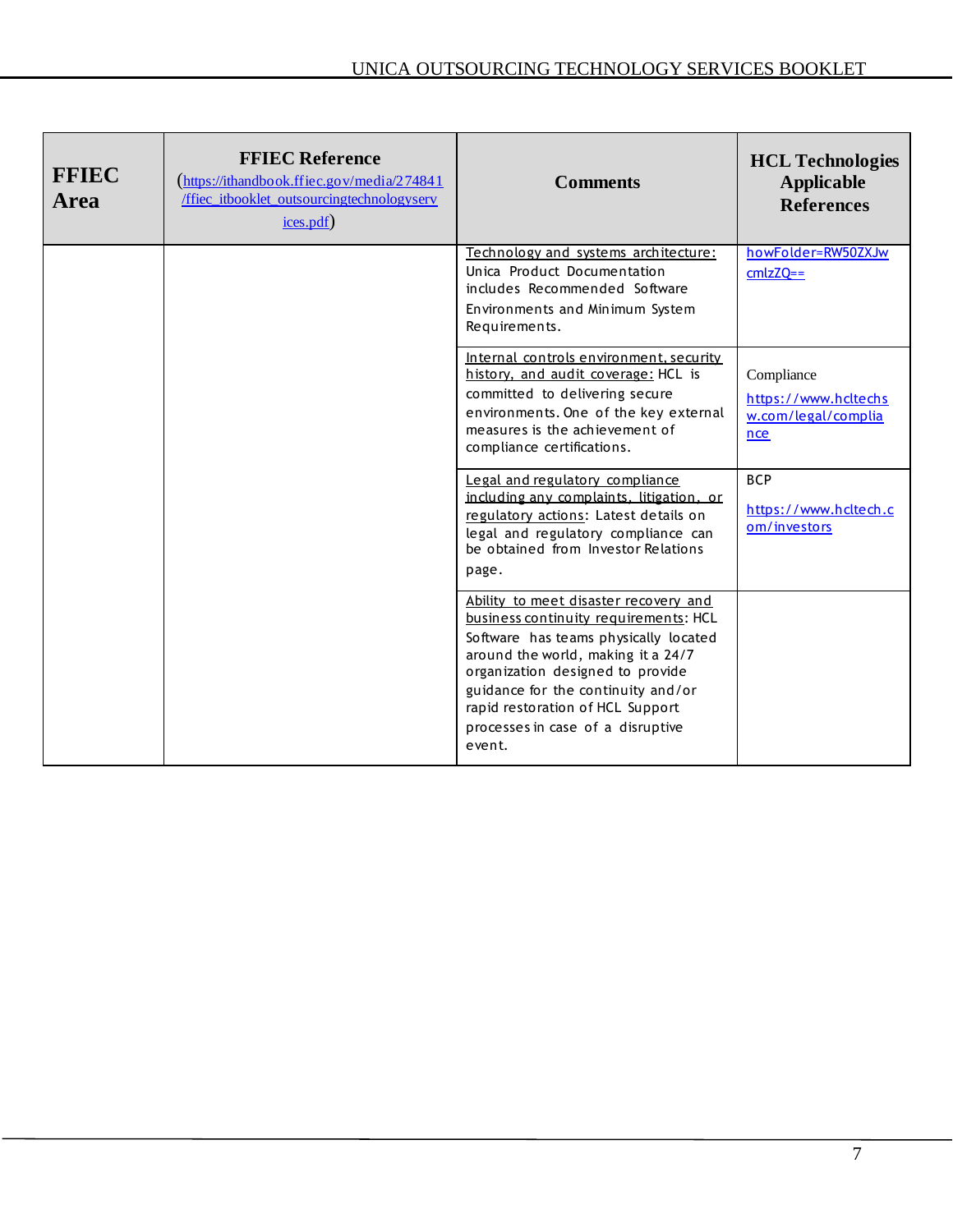| <b>FFIEC</b><br><b>Area</b> | <b>FFIEC Reference</b><br>$(\text{https://ithandbook.ffiec.gov/media/274841})$<br>/ffiec itbooklet outsourcingtechnologyserv<br>$i$ ces.pdf)                                                                                                                                                                                                                                                                                                                                                                                                                                                                                                                                                                                                                                             | <b>Comments</b>                                                                                                                                                                                               | <b>HCL Technologies</b><br><b>Applicable</b><br><b>References</b>                                                                        |
|-----------------------------|------------------------------------------------------------------------------------------------------------------------------------------------------------------------------------------------------------------------------------------------------------------------------------------------------------------------------------------------------------------------------------------------------------------------------------------------------------------------------------------------------------------------------------------------------------------------------------------------------------------------------------------------------------------------------------------------------------------------------------------------------------------------------------------|---------------------------------------------------------------------------------------------------------------------------------------------------------------------------------------------------------------|------------------------------------------------------------------------------------------------------------------------------------------|
| Contract<br><b>Issues</b>   | Service Level Agreements (SLAs):<br>Financial institutions must link SLAs to<br>provisions in the contract regarding<br>incentives, penalties, and contract<br>cancellation in order to protect<br>themselves against service provider<br>performance failures.                                                                                                                                                                                                                                                                                                                                                                                                                                                                                                                          | With regards to support of HCL<br>Software Programs, refer to HCL<br>Software Customer Support Guide for<br>specifics on Priority Level Descriptions<br>and efforts to meet the service level<br>o biectives. | https://support.hcltech<br>sw.com/csm?id=kb_ar<br>ticle&sysparm_article=<br>KB0010420&sys_kb_id=<br>Odd81ead1be0e014be<br>ab64e6ec4bcba3 |
|                             | Pricing Methods: Financial institutions<br>must have several choices when it<br>comes to pricing an outsourcing<br>venture. Management must consider all<br>available pricing options and choose<br>the most appropriate for the specific<br>contract.                                                                                                                                                                                                                                                                                                                                                                                                                                                                                                                                   | For pricing inquiries, please write<br>directly to software-info@hcl.com.                                                                                                                                     | $\blacksquare$                                                                                                                           |
|                             | Bundling: The provider may entice the<br>institution to purchase more than one<br>system, process, or service for a single<br>price - referred to as "bundling." This<br>practice may result in the institution<br>getting a single consolidated bill that<br>may not provide information relating to<br>pricing for each specific system,<br>process, or service. Although, the<br>bundled services may appear to be<br>cheaper, the institution cannot analyze<br>the costs of the individual services.<br>Bundles may include processes and<br>services that the institution does not<br>want or need. It also may not allow the<br>institution to discontinue a specific<br>system, process, or service without<br>having to renegotiate the contract for<br>all remaining services. | Unica Campaign optionally integrates<br>with a number of other products. Refer<br>to Request for Proposal section above<br>for additional details.                                                            |                                                                                                                                          |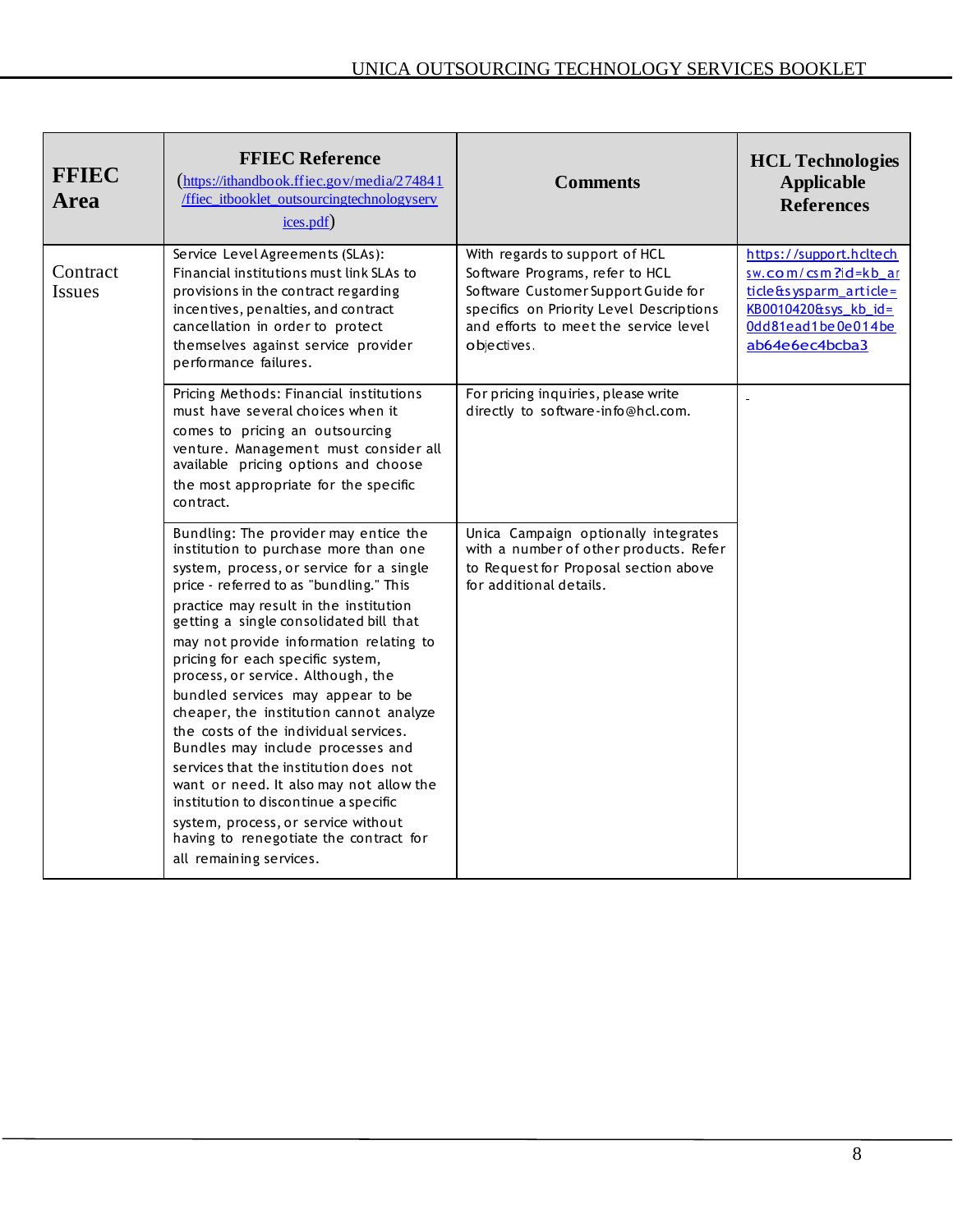| <b>FFIEC</b><br><b>Area</b> | <b>FFIEC Reference</b><br>$(\frac{https://ithandbook.ffiec.gov/media/274841}{https://ithandbook.ffiec.gov/media/274841})$<br>ffiec itbooklet outsourcingtechnologyserv<br>$i$ ces.pdf)                                                                                                                                                                                                                                                                                                                                                                                                                                                                                                        | <b>Comments</b>                                                                                                                                                                                        | <b>HCL Technologies</b><br><b>Applicable</b><br><b>References</b>                                                                                                                                        |
|-----------------------------|-----------------------------------------------------------------------------------------------------------------------------------------------------------------------------------------------------------------------------------------------------------------------------------------------------------------------------------------------------------------------------------------------------------------------------------------------------------------------------------------------------------------------------------------------------------------------------------------------------------------------------------------------------------------------------------------------|--------------------------------------------------------------------------------------------------------------------------------------------------------------------------------------------------------|----------------------------------------------------------------------------------------------------------------------------------------------------------------------------------------------------------|
|                             | Contract Inducement Concerns:<br>Financial institutions should not sign<br>servicing contracts that contain<br>provisions or inducements that may<br>adversely affect the institution. Such<br>contract provisions may include<br>extended terms (up to 10 years),<br>significant increases in costs after the<br>first few years, and/or substantial<br>cancellation penalties. In addition,<br>some service contracts improperly offer<br>inducements that allow an institution to<br>retain or increase capital by deferring<br>losses on the disposition of assets or<br>avoiding expense recognition. These<br>inducements may attract institutions<br>wanting to mask capital problems. | The agreement by both parties<br>governs the receipt and use of HCL<br>programs and related support. Access<br>Resources page to view HCL<br>templates of Master Agreements and<br>License Agreements. | Master Agreements<br>https://www.hcltechs<br>w.com/wps/portal/res<br>ources/master-<br>agreements<br>License Agreements<br>https://www.hcltechs<br>w.com/wps/portal/res<br>ources/license-<br>agreements |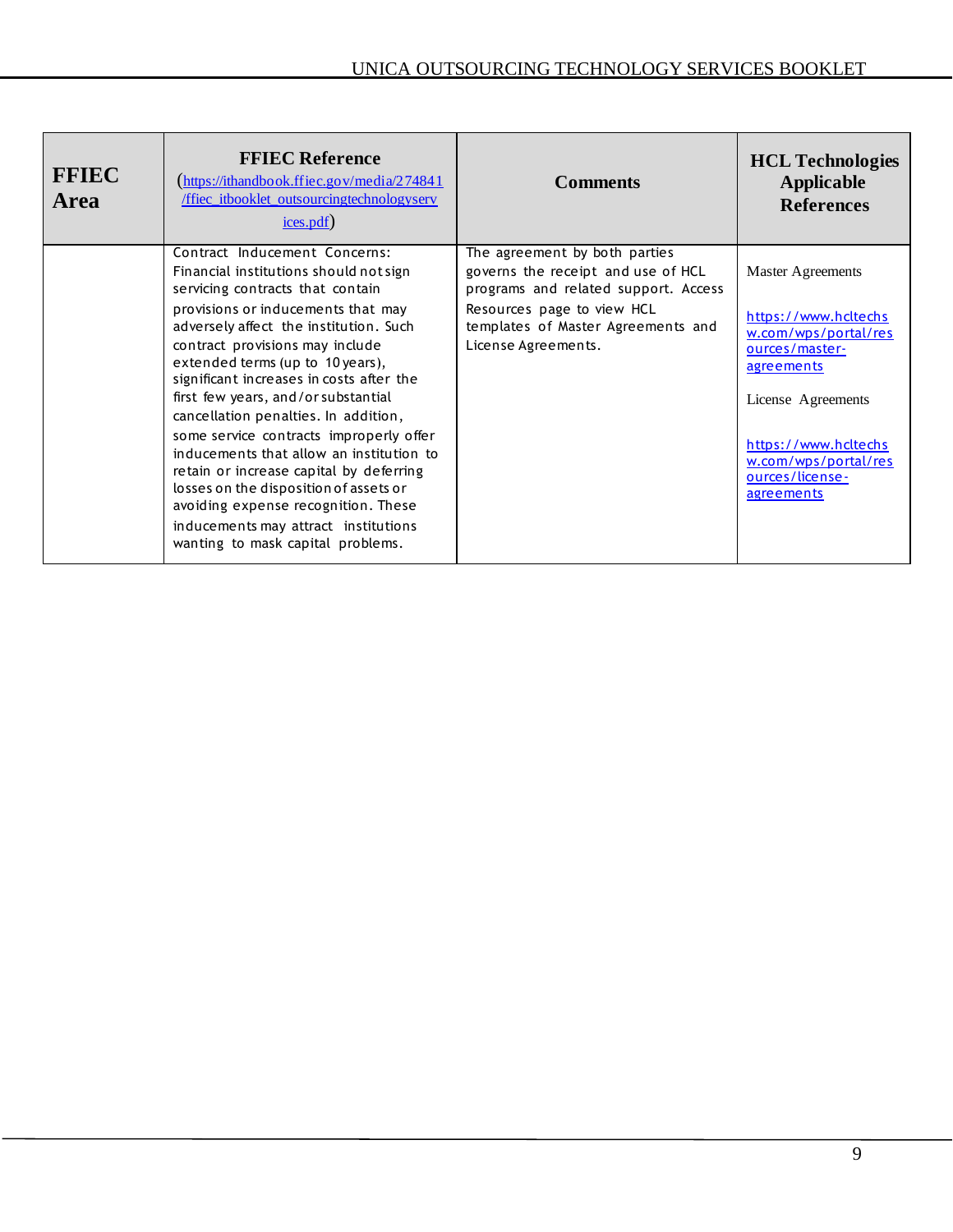| <b>FFIEC</b><br><b>Area</b> | <b>FFIEC Reference</b><br>$(\frac{https://ithandbook.ffiec.gov/media/274841}{https://ithandbook.ffiec.gov/media/274841})$<br>ffiec itbooklet outsourcingtechnologyserv<br>$i$ ces.pdf)                                                                                                                                                                                                                                                                                                                                                                                                                                                                                                                                                                                                                                                                                                                                                                                                                                                                                                                                                           | <b>Comments</b>                                                                                                | <b>HCL Technologies</b><br>Applicable<br><b>References</b>                         |
|-----------------------------|--------------------------------------------------------------------------------------------------------------------------------------------------------------------------------------------------------------------------------------------------------------------------------------------------------------------------------------------------------------------------------------------------------------------------------------------------------------------------------------------------------------------------------------------------------------------------------------------------------------------------------------------------------------------------------------------------------------------------------------------------------------------------------------------------------------------------------------------------------------------------------------------------------------------------------------------------------------------------------------------------------------------------------------------------------------------------------------------------------------------------------------------------|----------------------------------------------------------------------------------------------------------------|------------------------------------------------------------------------------------|
| Ongoing<br>Monitoring       | Key Service Level Agreements and<br>Contract Provisions: Management must<br>include SLAs in its outsourcing contracts<br>to specify and clarify performance<br>expectations, as well as establish<br>accountability. These SLAs formalize the<br>performance criteria against which the<br>quantity and quality of service should<br>be measured. Management must<br>closely monitor the service provider's<br>compliance with key service level<br>agreements.                                                                                                                                                                                                                                                                                                                                                                                                                                                                                                                                                                                                                                                                                  | Refer to Service Level Agreements<br>(SLAs) section above.                                                     | <b>SLAs</b>                                                                        |
|                             | Financial Condition of Service Providers:<br>Institutions must have on-going<br>monitoring of the financial condition of<br>their provider(s). To fulfill its fiduciary<br>responsibility, an institution involved in<br>an outsourcing arrangement must<br>determine the financial viability of its<br>provider(s) on an annual basis.<br>However, if the financial condition of<br>the provider is declining or unstable,<br>more frequent financial reviews are<br>warranted. Once the financial review is<br>complete, management must report<br>the results to the board of directors or to<br>a designated committee. At a<br>minimum, management's review must<br>contain a careful analysis of the<br>provider's annual financial statement.<br>Institution management may also use<br>other forms of information to determine<br>a provider's condition, such as<br>independent auditor reports. These<br>reports may contain information that<br>can be vital in determining a provider's<br>financial condition. Managers can also<br>use information provided by public<br>media (trade magazines, newspapers,<br>television, etc.). | You can monitor HCL Technologies'<br>performance on a quarterly basis,<br>including audited financial results. | Financial Performance<br>https://www.hcltech.c<br>om/investors/results-<br>reports |